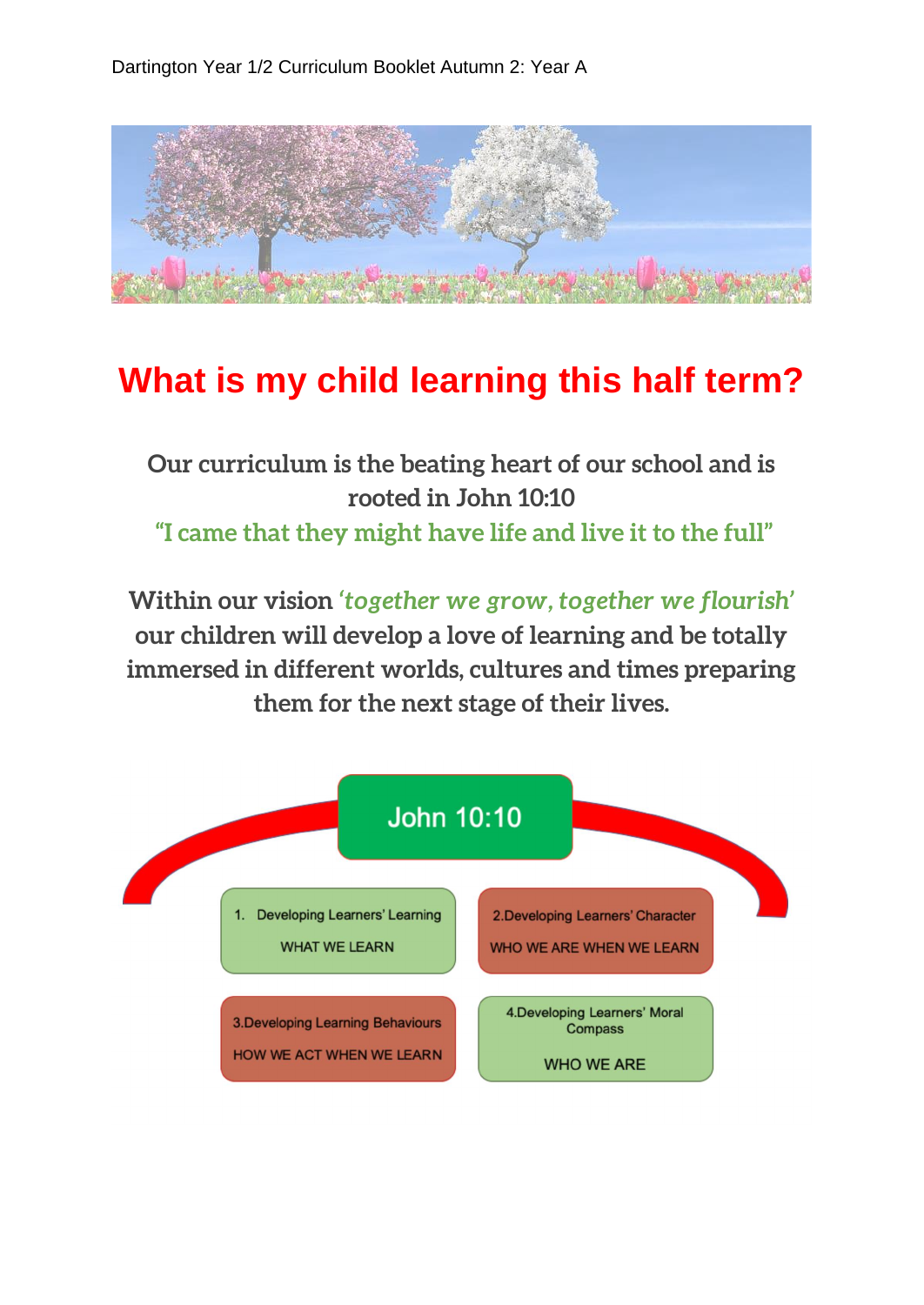

| <b>Autumn 2</b>      | <b>Year 1/2</b>                                                                                                                                                                                                                                                                                                                                                                                                                                                                                                                                                             |
|----------------------|-----------------------------------------------------------------------------------------------------------------------------------------------------------------------------------------------------------------------------------------------------------------------------------------------------------------------------------------------------------------------------------------------------------------------------------------------------------------------------------------------------------------------------------------------------------------------------|
| <b>Class Novel</b>   | Mrs Armitage on Wheels - Quentin Blake<br>Question Blake<br><b>MRS ARMITAGE</b><br>on Wheels                                                                                                                                                                                                                                                                                                                                                                                                                                                                                |
| <b>Writing</b>       | The children this term will be continuing to build upon their reading and writing<br>skills during our daily Read Write Inc sessions. For those that have finished the<br>programme, they will be exploring the book Mrs Armitage and writing their own<br>version using their own invention.                                                                                                                                                                                                                                                                               |
| <b>Maths</b>         | In our Year 1 maths lessons this half term, we will be exploring the concept of<br>addition and subtraction within 10. We will introduce the idea of a number<br>sentence which uses symbols to represent equivalence, addition, and subtraction.<br>This will also incorporate learning about fact families and the number bonds to 10.<br>In our Year 2 maths lessons, we will be exploring money, understanding how to<br>count coins and notes, as well as understanding their value. Towards the end of<br>the term, we will be exploring multiplication and division. |
| <b>Science</b>       | In Science this half term, we are looking at animals, specifically looking at common<br>animal groups, looking at what they eat and their individual characteristics. We will<br>use this information to make our own animals with different adaptations at the end<br>of term.                                                                                                                                                                                                                                                                                             |
| <b>RE</b>            | This half term we will be finding out about what Advent and Christmas means to<br>Christians. We will be talking to the children about what Christmas means to them<br>and if/how they celebrate it.                                                                                                                                                                                                                                                                                                                                                                        |
| <b>History</b>       | This half term we will be focusing on the history of transport. We will be following<br>Mrs Ryan-Carter's family on their journey through the last 100 years, exploring the<br>different transport they may have used and thinking about how it affected their<br>lives.                                                                                                                                                                                                                                                                                                    |
| <b>PE</b>            | This half term, our indoor P.E. will be focusing on dance. We will be thinking about<br>interpreting the music and creating our own routines. Outdoor P.E this term will be<br>focusing on football, specifically looking at foot control and skills.                                                                                                                                                                                                                                                                                                                       |
| <b>RHE</b>           | In PSHE we are learning to celebrate differences. Focusing on accepting everyone<br>is different, including others when working and playing, knowing how to help if<br>someone is being bullied, trying to solve problems and use kind words, and finally<br>knowing how to give and receive compliments.                                                                                                                                                                                                                                                                   |
| <b>Forest School</b> | In Forest Schools, we will be beginning with some autumnal pumpkin soup,<br>moving into exploring the wonders of winter and seasonal changes and then<br>getting creative to make Christmas decorations from natural materials.                                                                                                                                                                                                                                                                                                                                             |